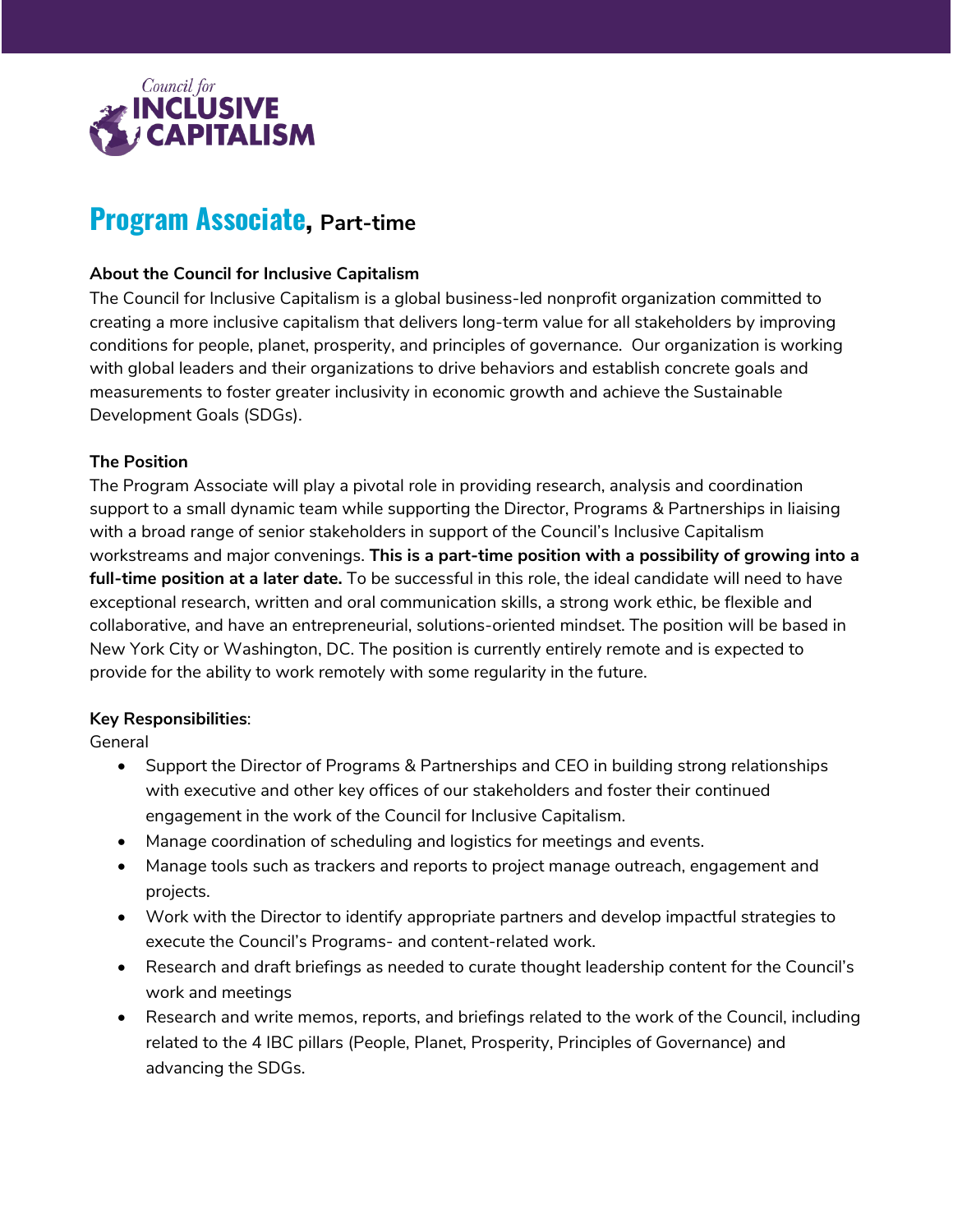- Draft materials related to the Council's thought leadership work, including presentations, letters, proposals, memos and meeting minutes.
- Contribute to ideas and programming content for strategic events to further collaborative work with our stakeholders and allied organizations.

Workstreams & Dialogues

- Support the Director of Programs & Partnerships and Programs Manager in researching and developing content for the Council's workstreams and periodic dialogues with Council members and external stakeholders.
- Manage trackers and reporting to ensure workstream development is organized, effective and prioritized as necessary.
- Support the Director of Programs & Partnerships and Programs Manager in providing research and content related to workstream and Council dialogue objectives, deliverables, workplans, and deliverables.
	- o Workstreams are months-long collective action initiatives on which the Council partners with its members and experts to mobilize measurable progress toward inclusive, sustainable, and fair capitalism. In 2021, we facilitated the [Just Energy](https://www.inclusivecapitalism.com/just-energy-transition-home/)  [Transition Workstream](https://www.inclusivecapitalism.com/just-energy-transition-home/) and released the Just Energy Transition Framework for Company Action.
	- o The Council convenes periodic dialogues with Council members on topics related to Inclusive Capitalism that require substantive ideation, research, and development of content to guide dialogue discussion and outcomes.

## **Skills & Qualifications**:

- Bachelor's degree or higher in a relevant field of study
- Minimum 2 years of relevant experience (as part of an advanced degree or work experience) in research, content development and program coordination
- Exceptional research, analysis, and written and oral communication skills
- A background in nonprofits, international business, finance, or public policy is a plus
- An understanding of the demands of working with a variety of stakeholders, particularly with senior leadership. Experience working on multi-stakeholder efforts is desirable
- Experience working with Salesforce is preferred
- Takes initiative and works well as part of a team
- Efficient and creative problem-solver
- Superior attention to detail
- Strong multi-tasking and organizational skills
- Professional and effective interpersonal communication skills

**If interested in working for the Council for Inclusive Capitalism, please forward a resume along with a cover letter explaining your interest in our organization to [careers@inclusivecapitalism.com](mailto:careers@inclusivecapitalism.com)**